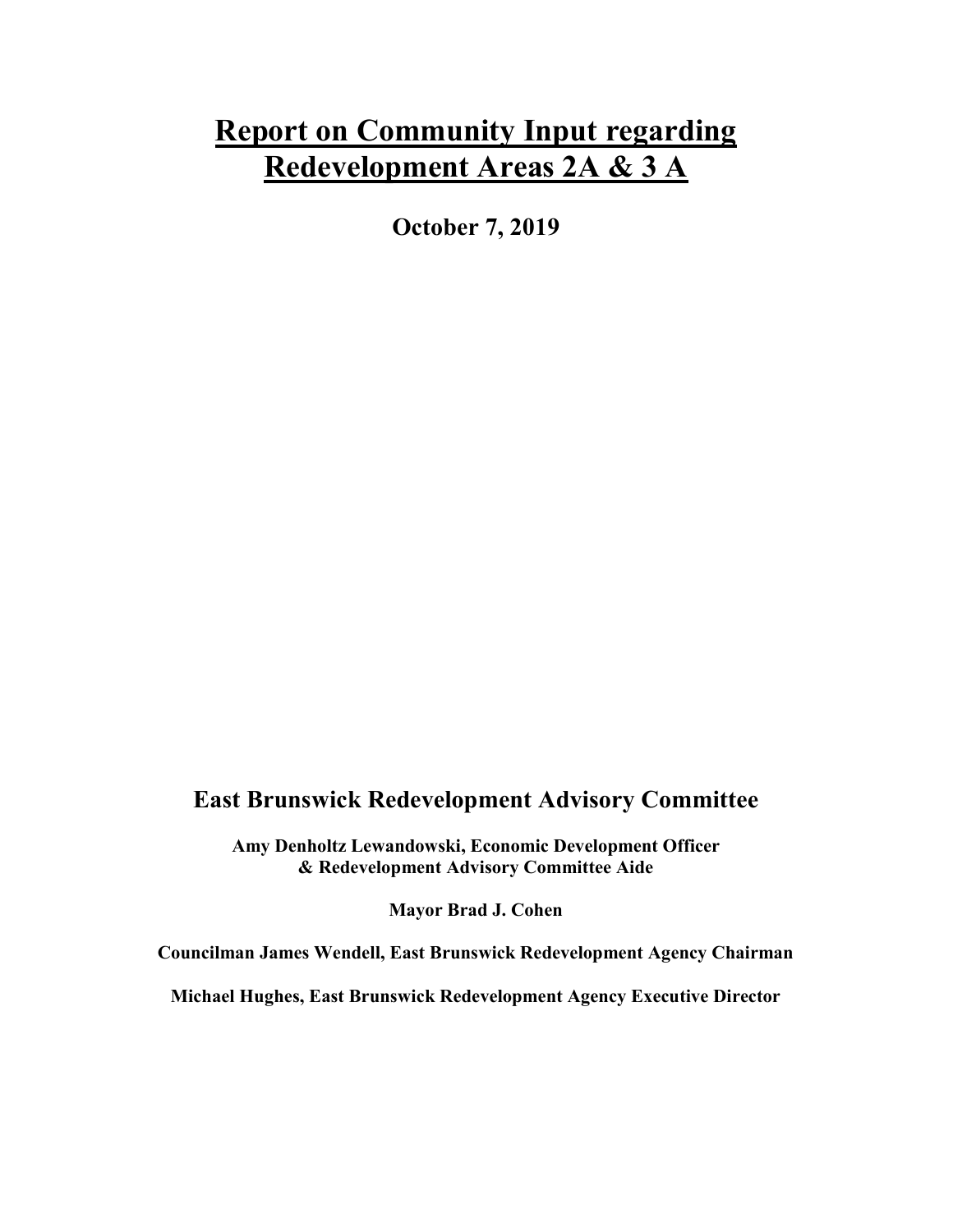#### EXECUTIVE SUMMARY

This report is presented to the East Brunswick Township Council and the East Brunswick Redevelopment Agency by the East Brunswick Redevelopment Advisory Committee. This report summarizes community feedback about the redevelopment of Areas 2A & 3A, as proposed in the Redevelopment Plan and in response to the concept plans proposed by the conditionallydesignated redeveloper, River Development Equities. The Redevelopment Advisory Committee appreciates this opportunity to be of service to the East Brunswick Township Council, East Brunswick Redevelopment Agency, and the East Brunswick community.

# BACKGROUND

The East Brunswick Redevelopment Advisory Committee (RAC) was first established by East Brunswick Mayor Brad Cohen in December 2017 as an ad hoc committee of community members with an interest in the redevelopment of properties designated as areas in need of redevelopment. The purpose of the committee is to support redevelopment efforts in the township, listen to the pulse of the community regarding redevelopment, facilitate community engagement in the redevelopment plans, educate the public about the redevelopment effort, and provide recommendations and support to the East Brunswick Redevelopment Agency. The East Brunswick community-at-large continues to be engaged throughout the redevelopment process, including commercial, industrial, and residential stakeholders in East Brunswick, as well as those of surrounding communities who interact with or utilize East Brunswick services.

The RAC consists of a broad cross-section of East Brunswick community members who expressed an interest in redevelopment or were invited by the Mayor to lend their voice to the redevelopment effort. The committee is comprised of the following members, many of whom joined in 2019: Troy Bailey, Wesam Berjaoui, Raoul Bhatta, Adam Birnbaum, David Blivaiss, Susanna Chiu, Rachel Cohen, Liliana Dos Santos, Cindy Furgang, Joe Gialanella, Kari Grove, Harry Huang, Irina Katsnelson, Marc Leber, Sarah Levin, Erica Mastruzzo, Mary Pan, Sarah Rubenstein, Dave Seiden, Judi Stein, Councilwoman Sharon Sullivan, and Jonathan Roy Varghese. The committee staff contact is Amy Denholtz Lewandowski, Economic Development Officer. Mayor Brad Cohen attended all committee meetings and was often accompanied by East Brunswick Redevelopment Agency Chairman James Wendell and East Brunswick Redevelopment Agency Executive Director Michael Hughes.

# COMMUNITY INPUT

The RAC met almost every month in 2019, which provided committee members a chance to offer direct feedback to the Township and Redevelopment Agency leadership in response to requests for ideas and considerations proposed in the concept plan for Redevelopment Areas 2A & 3A. Additionally, the RAC staffed the February 6, 2018 Public Strategy Session, the June 6, 2019 Redevelopment Public Workshop, and a table at East Brunswick Day, September 22, 2019. In addition, Mayor Cohen led six in-person and conducted one Facebook Live Town Hall meetings, at various locations throughout the Township at different times on various days over four months,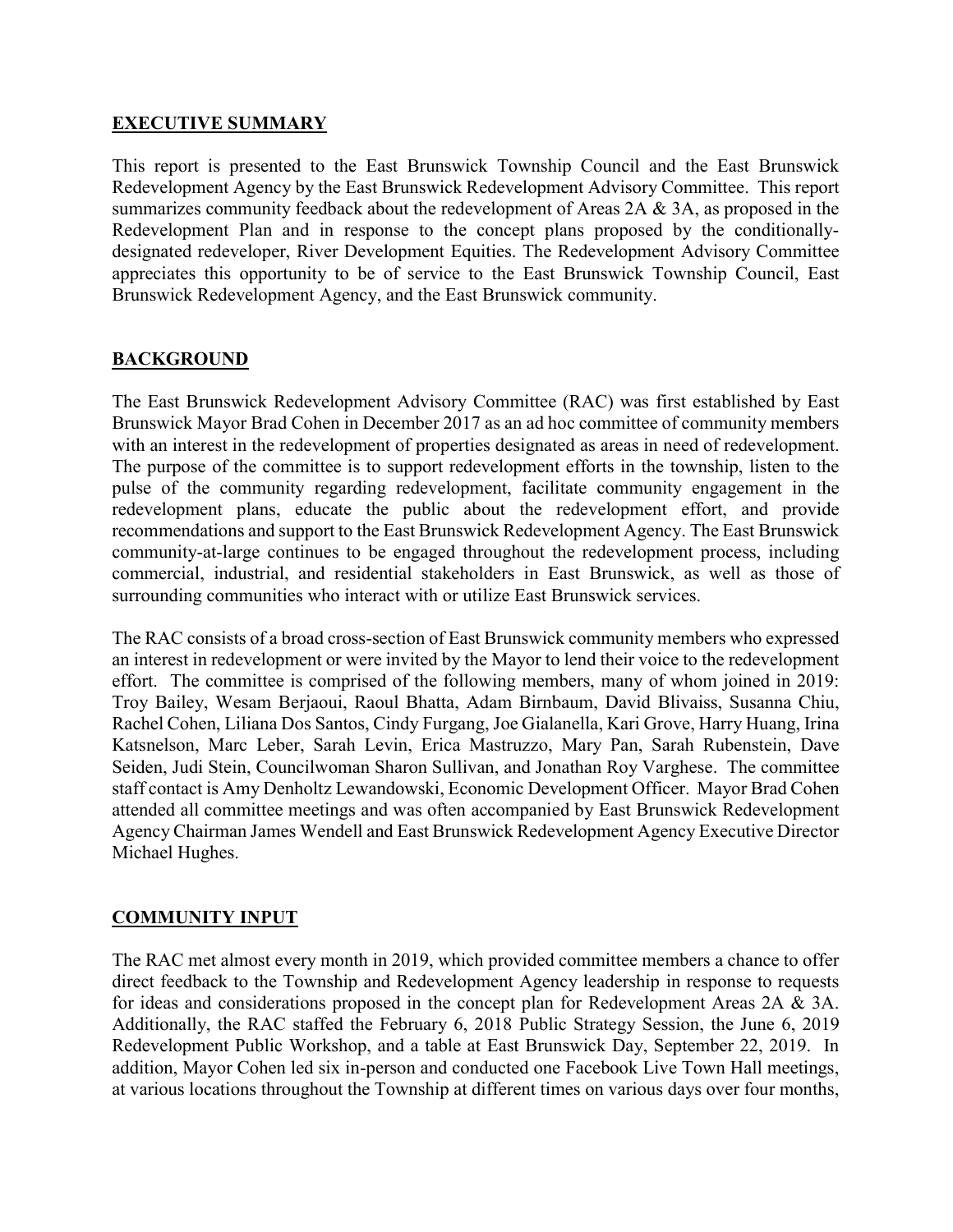to explain the plans for the Redevelopment Areas and receive community input. These open and public meetings were widely advertised on the Township website and Facebook page, through the EBTV bulletin, and through the local press. Furthermore, the RAC designed a survey to widen the availability of means of community input and seek additional feedback. The survey was publicized and available on the Township website and Facebook page, with paper copies available at select municipal venues.

Hundreds of people attended the various sessions, workshops, town halls and responded to the survey and commented on Facebook. The voluminous feedback from the East Brunswick community-at-large and the high level of engagement is demonstrative of the desire to see the East Brunswick community transform to a place where people can do more in town, from dining to entertainment, and be a place that meets community members' needs now and far into the future, from parks and recreational spaces to technology and sustainable components. Some feedback received is immaterial to the redevelopment effort and omitted; however, the RAC recommends that this omitted feedback be reviewed by appropriate Township officials as it is relevant to the Township in general or outside the Redevelopment Areas. Feedback suggesting a specific store, restaurant, or other corporate-named facility is also omitted.

The following subject headings summarize the relevant suggestions and other information obtained by the RAC thorough the various sources of community input.

#### Overall Development

Respondents consistently expressed their desire for the Redevelopment Area to be a "Town Square" or "Main Street" with a distinct character and vibe that provides a walkable, safe place for people to be and gather. Community members acknowledged their appreciation for an appealing aesthetic and varied pedestrian street view, with structures that are not towering or overbearing. There is extensive interest in the Redevelopment Area reflecting the latest in energy efficient and sustainable technology, with parking for electric vehicles and green components incorporated throughout the area. Emphasis was placed on creating green spaces and parks with landscaped gardens, fountains, and artwork, and cultivating gathering areas with amenities, including playgrounds and outdoor dining, with something for every age group. Notably, while generations and age groups are attracted to different amenities, all respondents expressed a significant interest in space to gather or "hang-out," and overwhelmingly desire more independent restaurants. Many respondents requested walking and bike paths to be included throughout the area. It was also suggested that the "look" of Route 18 needs to be addressed to attract businesses and consumers to the Redevelopment Area.

# Housing

As might be expected, there are strong opinions about the housing needs of the community and affordability. The township's Affordable Housing obligation, required pursuant to court settlement and the Housing Element and Fair Share Plan 1999-2025, requires 115 affordable units to be available through the redevelopment areas (inclusive of Areas 2A & 3A). Community opinion is wide-ranging as it relates to the expansion of housing opportunities and what forms of housing should be made available. There appeared to be no consensus regarding the need for, and the impact on the township, of rental units versus ownership opportunities. Specific housing target markets were suggested, including millennials (attracted to extensive amenities and property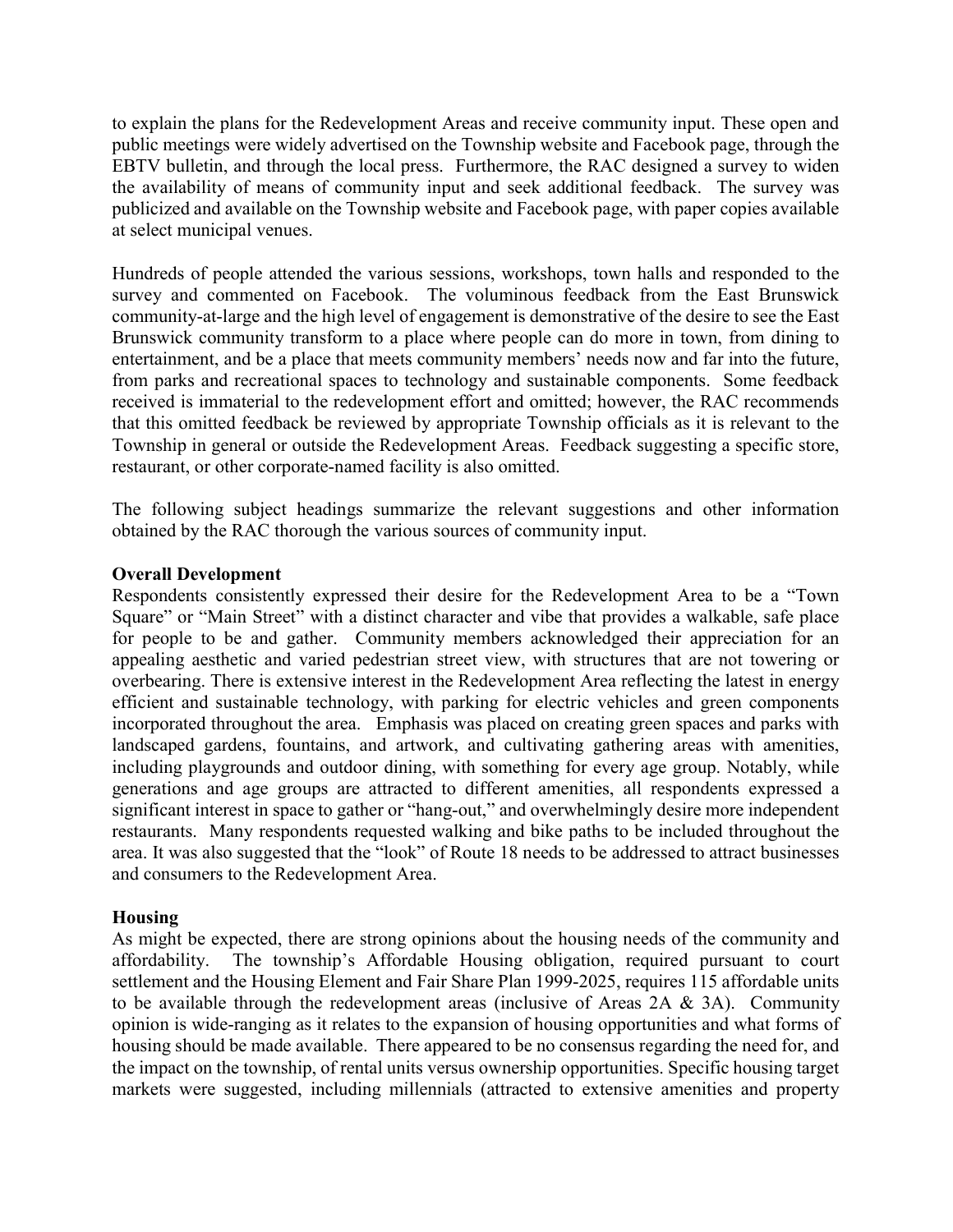features), college graduate students, adult 55+ (with necessary adaptive and support capabilities), and special-needs adult group homes (facilitating employment within the Redevelopment Area).

#### Transportation

Respondents are interested in additional commuter parking and commuter bus access from the Redevelopment Area. There is notable interest in a shuttle bus service connecting the Redevelopment Areas 2A & 3A with the Route 18 "retail strip" and the rest of the Community. Other suggestions include making safer pedestrian crossings along Route 18 to make it easier for people east of the roadway to walk or bike to the Redevelopment Area, perhaps with an additional overhead crosswalk. A great deal of concern exists that there be enough vehicular parking in the Redevelopment Area for residents, employees, and visitors. There were both positive and negative responses regarding whether there should be a charge for parking throughout the retail and commercial portion of the Redevelopment Area, without a clear majority opinion.

#### Arts and Culture

Extraordinary emphasis is placed on incorporating public art throughout the Redevelopment Area and creating outdoor entertainment space to facilitate live performances, such a theatrical shows, concerts, and other similar activities. While some responses specifically opposed moving the East Brunswick Public Library from its current location, there were equally passionate respondents advocating for the library to be in a downtown area; notably, overtime support grew for a library branch to open in the Redevelopment Area, and some support for moving other municipal services, including the East Brunswick Senior Center, to Redevelopment Areas 2A & 3A.

#### Commercial and Retail Facilities

Undeniably, major interest centers on attracting a variety of new dining establishments to the Redevelopment Area. A recurring theme was bringing "fine dining" and "independent" restaurants, and fewer "chain" restaurants. There is significant interest in attracting "high-end" and specialty retailers, including grocery stores, clothing stores, and boutiques. Other recommendations focus on attracting unique retailers such as art galleries, pottery shops, sewing shops, etc. that will also offer educational classes. Additional expressions of interest highlighted community or shared meeting/party spaces with rental kitchen access, co-working (desk) and shared-workplace space, and a food and beverage commercial shared maker-space (e.g., business incubator facility).

#### Recreation and Sports

Recreational and sporting facilities garnered the largest amount of community input, indicating a compelling need for more outdoor and indoor sports activity space. The most frequent requests are for an indoor swimming pool, ice-skating rinks, game rooms, a multi-purpose sports center, and outdoor and indoor basketball courts. Other repeated suggestions include tennis courts, volleyball courts, and pickleball courts.

#### Next Generation Trends

Looking exclusively at the survey data from the 26 respondents aged 29 and younger illustrates a sample of what's hot and where trends are going. This population believes the most important priority in redeveloping the Rt. 18 corridor is better aesthetics, and overwhelmingly wants more small-restaurant options in the Redevelopment Area. This younger cohort resoundingly prefers